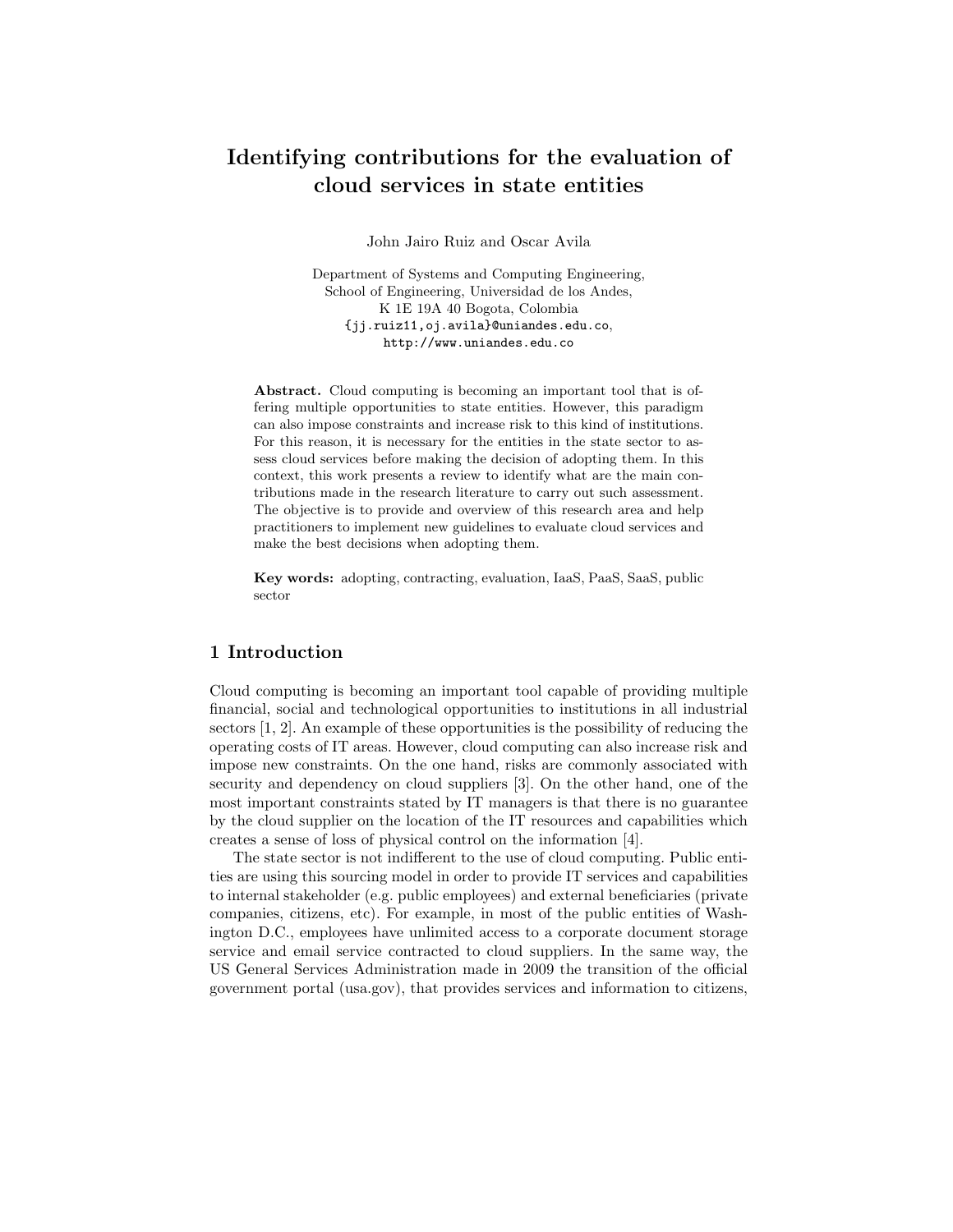to the cloud. Thus, as in other sectors, cloud computing is offering opportunities to state entities such as the possibility of contracting IT capabilities to cloud suppliers, such as hosting services, instead of acquiring and operating their own infrastructure, which allows state entities to focus on their core activities. However, cloud computing can also impose constraints to these kind of entities such as the risk that cloud providers store confidential information outside the legal and territorial jurisdiction of the state [5].

Therefore, it is important for state entities to assess the advantages and limitations of contracting and adopting cloud services before making a decision. However, in several cases, these entities do not carry out a formal analysis because of the lack of conceptual tools and knowledge on the aspects that need to be evaluated during the former stages of the implementation of new IT services [5]. In this context, state entities need tools including relevant evaluation aspects to considerate and assess the possibility of adopting cloud services.

Considering the necessity above mentioned, this research presents a literature review to identify and analyse research contributions to assess the feasibility of adopting cloud services. The main objective of this review is to provide an updated overview of the main existing works to assess the convenience of making such adoption. Other objectives of the review are: first, it aims at helping practitioners in the IT areas of state entities to make the best decisions by giving them the key evaluation elements to assess cloud services. Second, this review will ease researchers search for relevant studies in the area and help them to constitute a base for further research. Last, structuring the literature in a detailed and systematic manner also clarifies which issues are not well covered.

This work is organised as follows: Section two describes the review method and the application of its three first steps (planning, conducting and summarising). Section three presents the application of the last step of the method which consists in a synthesis for each one of the evaluation categories used. Finally, Section four presents the final conclusion and discussion.

## 2 Study method and description of selected works

The literature review process includes the following steps: (i) planning, (ii) conducting and material collection, (iii) summarising, and (iv) reporting [7, 8].

 $(i)$  Planning. It consists in the definition of the criteria to conduct the search and validate the selected works. It aims at identifying the relevant contributions in the research field.

(ii) Conducting and Material Collection. This step is related to perform an exhaustive search for primary approaches by using the criteria previously defined. It also validates and assesses the found approaches with respect to the research questions. The goal of this step is to select a final set of works.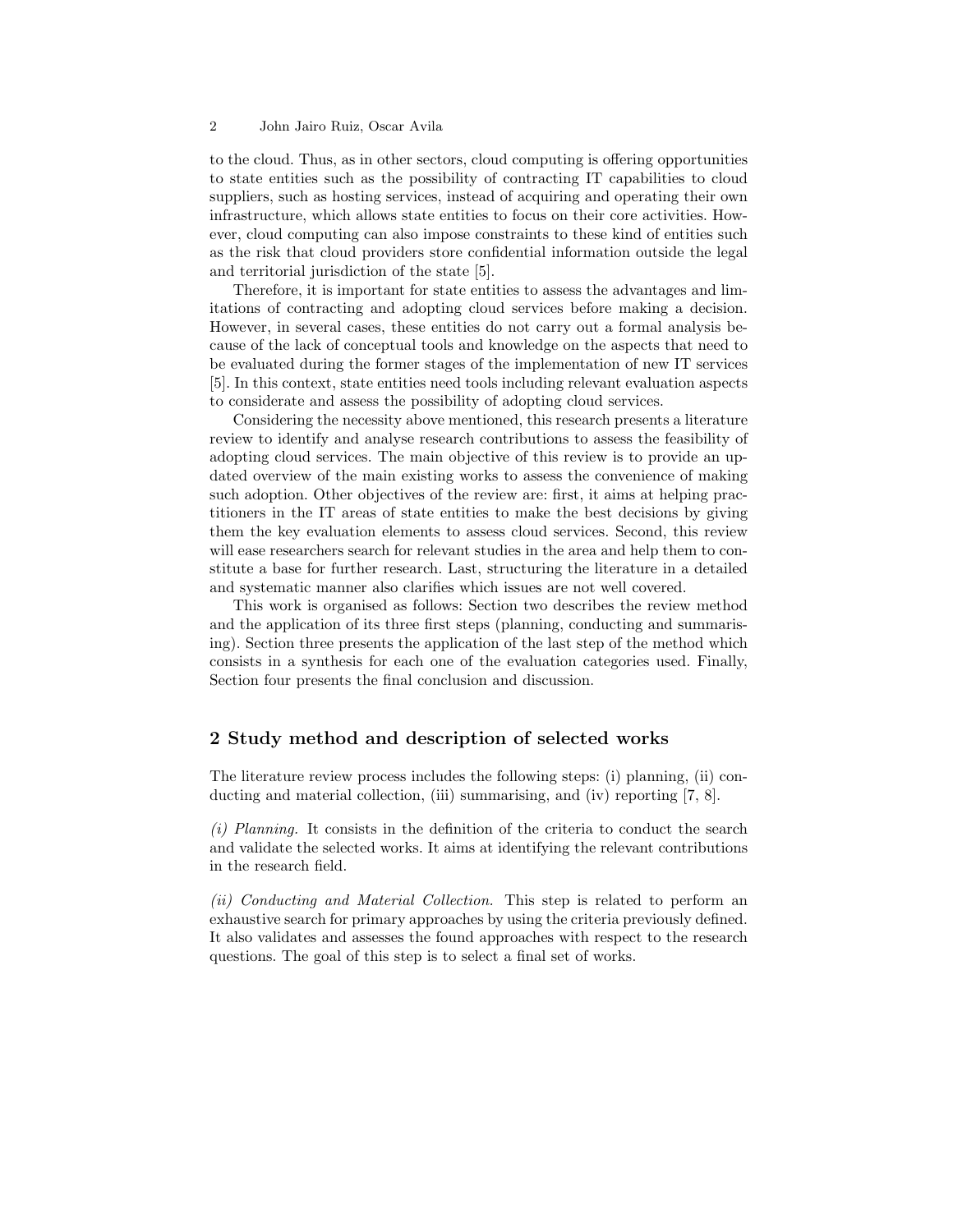(iii) Summarising. It is to extract the relevant information for each selected work and describe a summary of them with the aim of answering the research questions.

(iv) Reporting phase. This step presents a synthesis of the answers for each research question, besides a material analysis and interpretation is also presented.

## 2.1 Planning

The review is aimed at finding out the main assessing elements used in the literature to evaluate the convenience and viability of adopting cloud services in order to help the IT areas of state sector institutions to implement new guidelines and make decisions to adopt cloud services. To perform this analysis, three evaluation categories are defined: (i) *context* to analyse the domain in which the reviewed works were originally intended to, as well as their goal and scope; (ii) assessment aspects which is associated to the identification of aspects proposed to assess the adoption of cloud services; (iii) assessment method which analyse the procedures used in the reviewed works to guide the proposition of assessment aspects as well as their application to specific contexts. Every category includes evaluation criteria that in turn have related questions to analyse the contribution of each work to the criteria. The elements previously described are shown in Table 1.

Table 1. Categories, criteria and research questions.

| Category             | Criteria          | Question                                                          |  |
|----------------------|-------------------|-------------------------------------------------------------------|--|
| Context.             | Domain            | Which industrial sector does the research work apply to?          |  |
|                      | Goal              | What is the main objective of the research work?                  |  |
|                      | Scope             | What service model is the research work intended to?              |  |
| Assessment<br>aspect | Financial         | How can practitioners evaluate the economic feasibility of adopt- |  |
|                      |                   | ing cloud services?                                               |  |
|                      | Others            | Are there other assessment aspects in addition to the economic    |  |
|                      |                   | one?                                                              |  |
| Assessment<br>method | Assessment method | Which are the methods employed to evaluate or identify the        |  |
|                      |                   | aspects?                                                          |  |
|                      | <b>Metrics</b>    | What are the metrics used to evaluate the cloud services?         |  |

#### 2.2 Conducting and material collection

With the purpose of finding potential research works answering the research questions previously announced, the Scopus database was used by introducing the following criteria:

• Search terms: (Assessment or Evaluation or Evaluating) and (Methodology or Framework or Model) and (Adoption or Contract) and (Saas or Paas or Iaas or Cloud) and (Public sector or Government or Public institution or Public entity or E-government).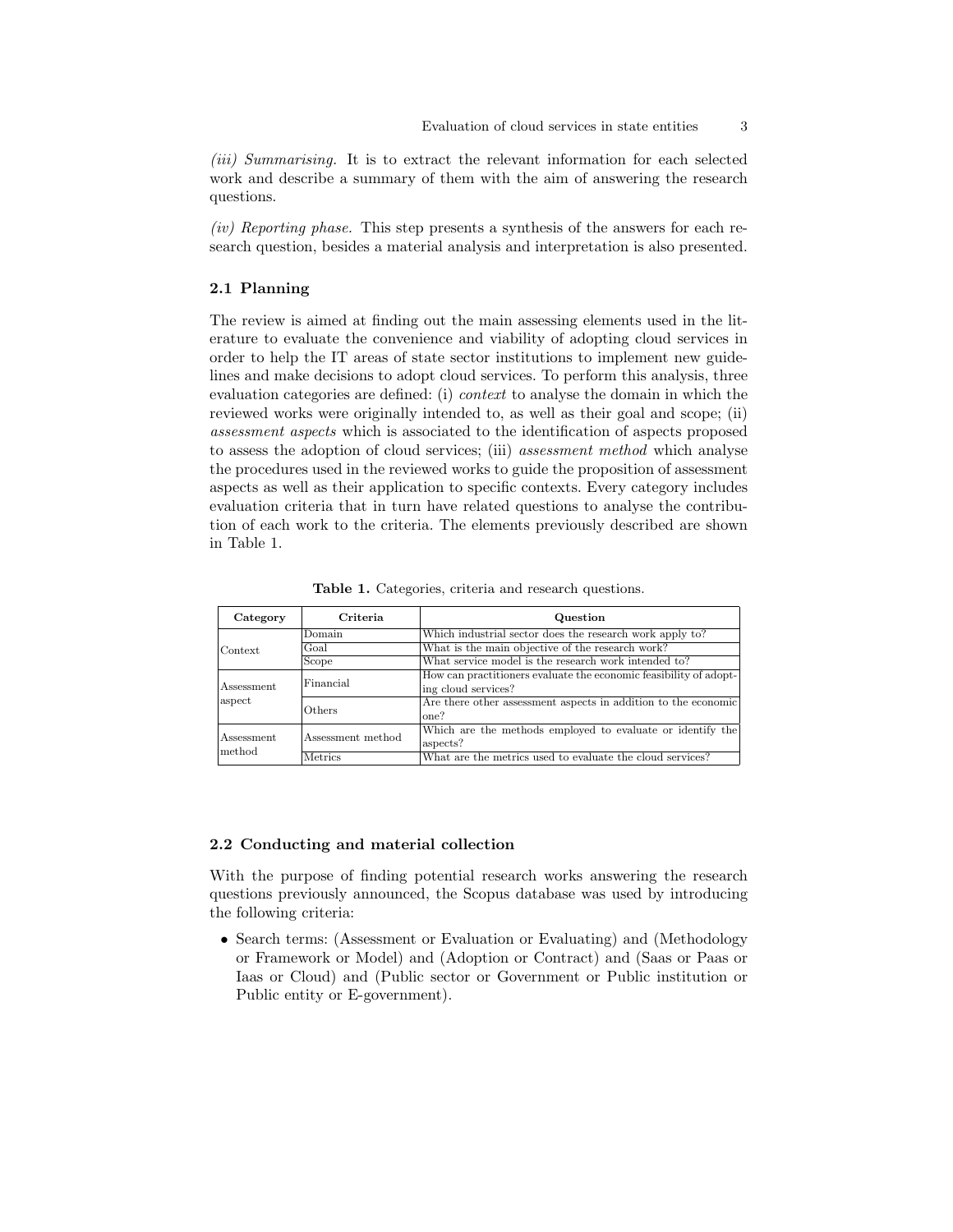- 4 John Jairo Ruiz, Oscar Avila
	- Search area: Computer Science.
	- Document type: Conference paper or Journal paper.
	- Search field type: Abstract, title and keywords.
	- Language: English.

Thus, the query introduced in the database is:

(TITLE-ABS-KEY(assessment)OR TITLE-ABS-KEY(evaluation)OR TITLE-ABS-KEY(evaluating)) AND (TITLE-ABS-KEY(methodology)OR TITLE-ABS-KEY(framework)OR TITLE-ABS-KEY(model)) AND TITLE-ABS-KEY(adoption)AND(TITLE-ABS-KEY(saas)OR TITLE-ABS-KEY(paas)OR TITLE-ABS-KEY(iaas)OR TITLE-ABS-KEY(cloud))AND (TITLE-ABS-KEY(public sector)OR TITLE-ABS-KEY(government)OR TITLE-ABS-KEY(public institution)OR TITLE-ABS-KEY(e-government)) AND ( LIMIT-TO(SUBJAREA,"COMP" ) OR LIMIT-TO(SUBJAREA,"ENGI" ) ) AND (LIMIT-TO(DOCTYPE,"cp") OR LIMIT-TO(DOCTYPE,"ar" ) ) AND ( LIMIT-TO(LANGUAGE,"English" ) )

With these criteria, the Scopus search engine returned 48 candidate articles. To reduce the number of articles included in the analysis, firstly, a review of the articles titles was carried out. This filter reduced the number to 39. Secondly, a reading of articles abstracts was undertaken to filter those works that do not present evidence of answering any of the analysis questions. This filter limited the number of articles to 17 works. Thirdly, a complete reading of the articles was performed to select the final works set made up of 10 articles which were identified and included in the analysis. The articles set includes relevant information about assessment aspects and methods specifically developed for the state sector or initially proposed for the private sector and then adapted for the public one.

#### 2.3 Summarising

In this step, the relevant information of each selected article was identified, extracted and summarised. In the following paragraphs a description of the articles is presented.

In [9], the authors propose a set of assessment aspects to facilitate cloud adoption in small and medium sized enterprises, specifically focusing on two cloud models: Software as a Service (SaaS) and Platform as a Service (PaaS). These aspects were recognised by the authors through interviews with operation managers, IT managers and support staff of the IT area. The identified aspects are described as follows: (i) Current state of IT infrastructure which aims at determining if the use of cloud services is required to support new requirements or replace a part of the current internal infrastructure. (ii) User perception which is related to the utility delivered to the user to perform its activities such as saving time performing specific tasks. (iii) Security related to the lack of control over information expressed by the managers in the interviews. (iv) Political concerning regulatory policies enabling a better competition and service offers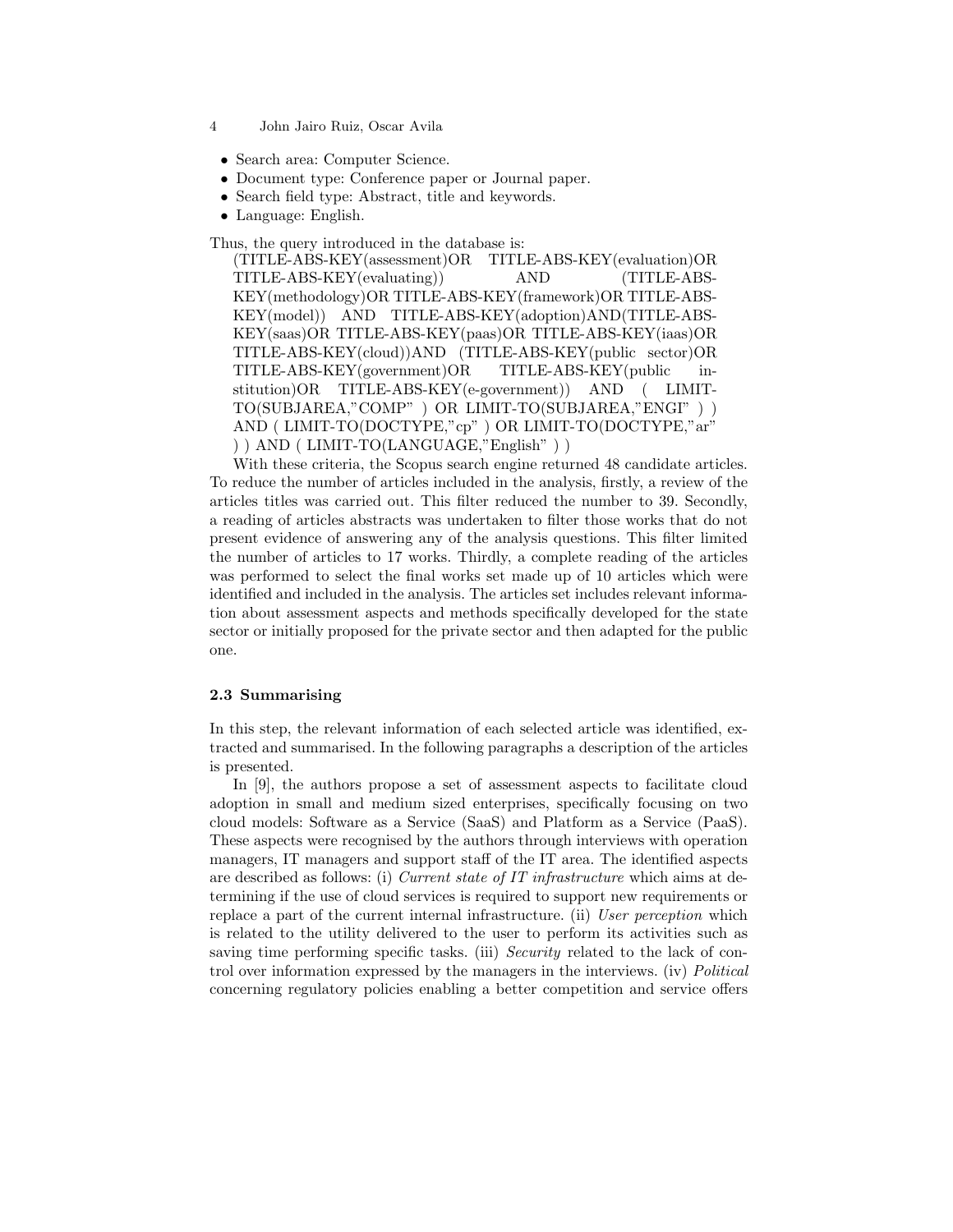by the cloud providers. (v) *Economic* which is focused on operational efficiency and costs reduction of hardware, software and maintenance. (vi) Social related to provide opportunities to the development of new user capabilities which could lead to a greater job satisfaction. (vii) Technological allowing the assessing of the quality, accessibility, compatibility with devices as well as portability of the service.

In [10] the authors analyse the main elements that need to be considered when adopting cloud services in the Indian public context. They take thus into account the following aspects for adopting and managing cloud services: (i) Technical, it is related to the necessity of initially training people in the use of devices allowing them to access to the services. (ii) Cultural, it focuses on the creation of moral values that promote the correct use of services. (iii) *Political*, it is related to the system of public policies that should be established with the purpose of maintaining the cohesion between society and the planned objectives in the moment of adopting cloud services. (iv) Social, this aspect is based on equality and justice principles. Under these principles, it is fundamental to train people about rights and duties when accessing to cloud services. (v) Psychological, it concerns the training in the good utilisation of services, civic participation, resolution of concerns and development of communication skills. (vi) Cost, it includes the cost of hardware, software, and human resources to maintain IT infrastructures versus the cost of contracting cloud services

The authors in [11] study the relevant aspects and benefits of adopting cloud services in the context of public and private companies. This study was carried out through interviews to internal and external IT staff involved in the decision of adopting cloud services. The interviews were analysed by means of descriptive statistics giving as a result the following aspects: (i) Mobility and accessibility that refer to the capability of accessing to cloud services from any location and any device. (ii) Service responsibility concerning the degree of responsibility in topics such as security, information reliability and information integrity that the cloud provider is able to agree. (iii) Security, addressing how cloud providers will guarantee the security in terms of encryption, access authentication, anti-virus protection, firewall, and service availability. (iv) Longevity of data storage that implies information maintenance and evaluates how long backups should stand.

In [12] the authors evaluate the convenience and viability of adopting cloud services through interviews with IT managers, outsourcing specialists, SaaS decision-makers and IT experts. Their answers were summarised under the following five evaluation aspects: (i) *organisational aspect* is related to evaluating the organisational changes required for adopting cloud services according to aspects such as service levels agreed with the IT provider. (ii) Performance that involves not only speed or quality, but also associates security issues as well as knowledge of current regulations. (iii) Decision that is associated to the selection between public, private or hybrid solutions depending on the nature of the final user, i.e. general public or government employees. (iv) Contracts that could be short-term or long-term depending on the responsibilities and agreements between the provider and the public entity. (v) Relationships with providers,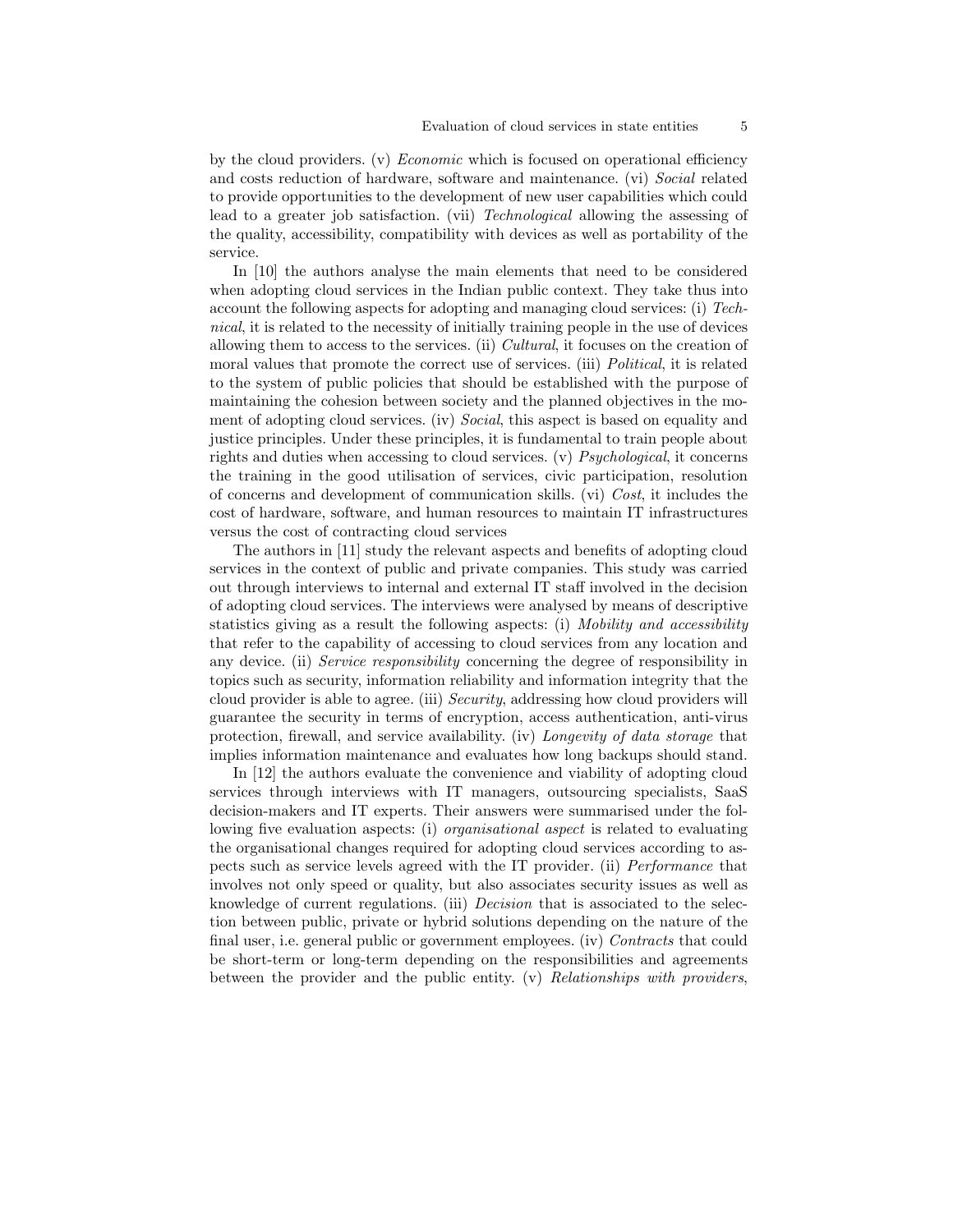since the responsibilities move from the personnel of the public entity IT area to the SaaS supplier. As a consequence, it is crucial to define the mechanisms to establish the appropriate relationships between the two involved parts.

In [13], the authors focus their study on the identification of factors that influence positively the adoption of cloud services, specifically by using the SaaS model. To this end, they use a combination of TOE (Technology - Organisation - Environment) framework and DOI (Diffusion Of Innovation) model, in addition to interviews with IT managers of public sector in Australia. The identified aspects obtained from this approach were: (i) Competitiveness, described as the organisation capability to innovate with a service and generates a competitive advantage. (ii) Compatibility, defined as the ability to use a cloud service without generating a great negative impact in the organisation. (iii) Cost described as a relevant factor which considers the potential benefits such as costs reduction and decrease in investments in own IT infrastructures. (iv) Technological capability, referred in this work as the organisation current state of technology. This aspect will determine if the organisation is ready to adopt cloud services, or conversely, it has technological or organisational limitations that would cause negative impacts.

The author in [14] argues that it is necessary to develop an in-depth study about the critical aspects for adopting cloud services in state entities. Specifically, this work analyses an e-invoicing service through an integrated model based on the Unified Theory of Acceptance and Use of Technology 2 (UTAUT2) with the aim of identifying and evaluating the main aspects for adopting cloud services. The identified aspects are: (i) Use expectation aiming at assessing the cloud service convenience through the evaluation of the user intention to employ the service. (ii) Trust which is motivated by the adoption and use of cloud services according to the credibility of the e-government from the perspective of users. (iii) Perceived Risk described as a risk identified by a citizen, which will determine if the citizen will use a cloud service or not.

In [15], the authors propose to evaluate important aspects when adopting cloud services, through the use of the TOE framework and a set of interviews with cloud services providers and healthcare sector experts. As a result, the following aspects were identified: (i) *Privacy* of patients data and their health status during the processing and the storage of this information. (ii) Security that need to be assured through access controls and authentication, as well as safe mechanisms to transfer data. (iii) Reliability that is related to keeping information free of errors in order to support decision making process in critical moments. (iv) Legal environment since the health care organisations are concerned about legal remedies that can be used by patients or their relatives if personal information is hacked or leaked out. (v) Top management support is considered as fundamental for the provision of resources for adopting cloud services.

The authors in [16] propose a model to predict the aspects influencing the adoption of cloud services. This model is an extension of the Technology Acceptance Model (TAM), which includes three additional perspectives named as computational self efficacy, trust and job opportunity. The proposed method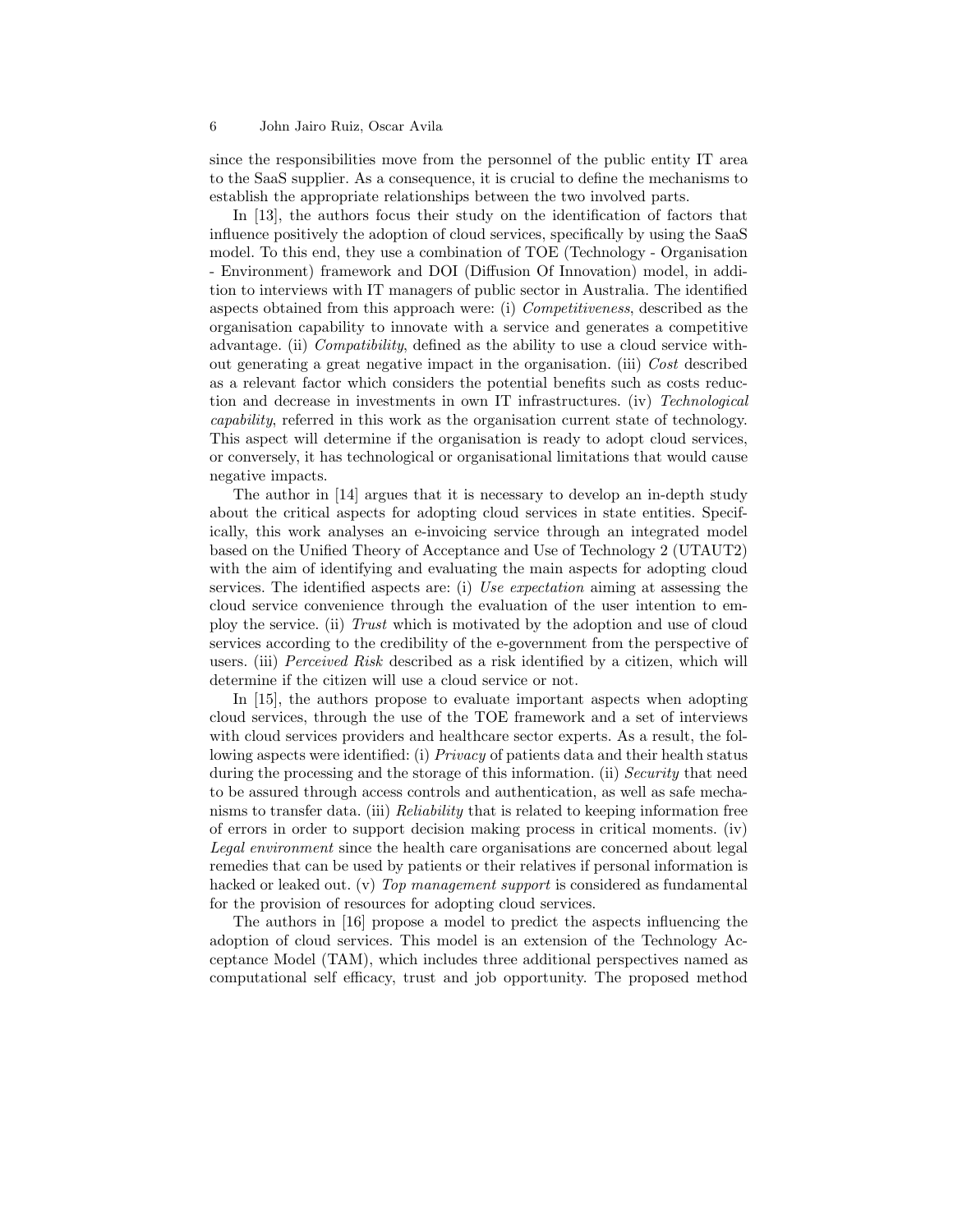consists in neural networks and linear regressions. The aspects included in the model are: (i) Usefulness perception, defined as the benefit that the users perceive when they use a new technology, e.g. a new acquired learning or usefulness to perform a task. (ii) Ease of use is related to how simple is to interact with a cloud service and learn from it. (iii) Trust is composed by three elements: ability of the users to generate skills when using a cloud service; integrity which refers to the commitment of the cloud service provider to comply with the agreements; and benevolence which is the assurance that the provider will provide the entity with the best service possible. (iv) *Job opportunity* refers to the users perception of the potential future employability when using cloud services.

According to [17], cloud computing is a technology model which brings substantial benefits to the organisations and their clients. Through interviews with IT executives and a market research, the next aspects were determined as the main ones for adopting cloud services: (i) Security, since it is difficult to hire and maintain personnel with experience in security. (ii) Reliability, composed by the availability and the system migration to avoid service interruption, as well as the infrastructure capability and the Internet bandwidth of the company. (iii) Cost, focused on the cost of the bandwidth needed to provide and use cloud services, since there are geographic locations where the bandwidth is limited and the service cost is high.

The adoption of cloud services in Indonesian companies is studied in [18] through 147 interviews by means of the combination of the TOE framework and the DOI model. As a result, a set of ordinal variables are generated in order to perform a logistic regression and identify the main aspects for adopting cloud services. From this process, the following aspects were established: (i) Compatibility is specified as the ease of adopting a service according to the current IT infrastructure, necessities and operation of the company. (ii) Market competition defined as the company perception about the adoption of cloud services as mechanism for surviving in a highly competitive environment. (iii) Government support which can be provided through different means, e.g. issuing regulation policies for the protection of customer information, diminishing bandwidth costs, diminishing taxes for software and hardware acquisition, improving IT national infrastructure, among others.

## 3 Reporting

The contribution of the 10 selected articles according to the three assessment categories previously established are condensed as follows: Table 2 presents the context, Table 3 shows the assessment aspects, and, finally, Table 4 describes the assessment methods. Considering the information in Table 2, a summary for the research questions associated to the context category are described as follows:

• Which industrial sector does the research work apply to? Even though all the analysed works present contributions for the state sector, [9, 17, 18] were initially intended for the private sector and then their contributions analysed and adapted for the state sector. In addition, only two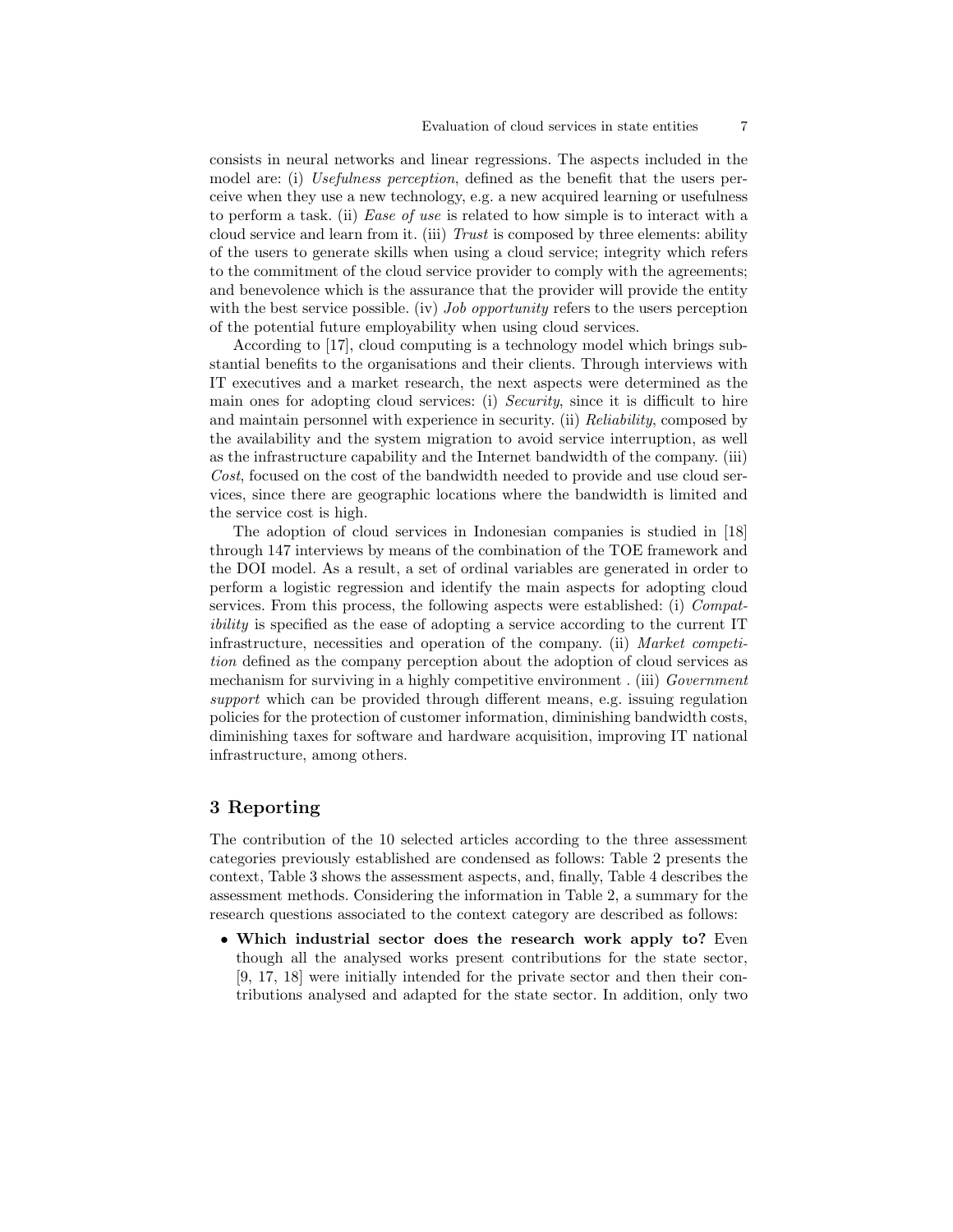|                  | Category                                     |                                                                                                                                            |                                              |  |  |
|------------------|----------------------------------------------|--------------------------------------------------------------------------------------------------------------------------------------------|----------------------------------------------|--|--|
| Ref              | Domain                                       | Goal                                                                                                                                       | Scope                                        |  |  |
| $\left[9\right]$ | Private Sector                               | To identify aspects for assessing the feasibility of<br>adopting cloud services                                                            | SaaS and PaaS                                |  |  |
| [10]             | Public Sector                                | To evaluate the convenience of adopting cloud ser-<br>vices by using a set of aspects previously identified                                | SaaS                                         |  |  |
| $[11]$           | Public and                                   | To identify aspects and benefits for                                                                                                       | Cloud<br>computing                           |  |  |
|                  | private sector                               | adopting cloud services                                                                                                                    | services in general                          |  |  |
| $[12]$           | Public sector                                | To evaluate the convenience of adopting cloud ser-<br>vices by using a set of aspects previously identified                                | SaaS                                         |  |  |
| $[13]$           | Public sector                                | To identify aspects and benefits for adopting<br>cloud services                                                                            | Cloud<br>computing<br>services in general    |  |  |
| $[14]$           | Public sector                                | To evaluate the convenience of adopting cloud ser-<br>vices by using a set of aspects previously identified                                | SaaS, specifically e-<br>invoicing services  |  |  |
| $[15]$           | tor                                          | Health care in To evaluate the convenience of adopting cloud ser-<br>the public sec- vices by using a set of aspects previously identified | SaaS,<br>specifically<br>health care service |  |  |
| $[16]$           | IT in the pub-<br>lic and private<br>sectors | To predict aspects for adopting cloud<br>services                                                                                          | Cloud<br>computing<br>services in general    |  |  |
| $[17]$           | Private sector                               | To identify aspects for adopting cloud<br>services                                                                                         | Cloud<br>computing<br>services in general    |  |  |
| [18]             | Private sector                               | To evaluate the convenience of adopting cloud ser-<br>vices by using a set of aspects previously identified                                | SaaS                                         |  |  |

Table 2. Contributions related to the context element.

works were developed from their beginning for both sectors [11, 16]. Last, only two sub sectors were identified: healthcare and IT.

- What is the main objective of the research work? Two common objectives are: (i) To identify aspects for evaluating the convenience and viability of adopting cloud services. (ii) To evaluate the convenience and viability of adopting cloud services by using a set of aspects previously identified.
- What service model is the research work intended to? Works evaluating cloud services specifically for the state sector are mainly related to the SaaS service model. Works originally intended for the private sector and then adapted for the state sector deal additionally with PaaS service model. Therefore, we found a lack of propositions to the evaluation of the convenience of adopting cloud services specifically for the IaaS model.

Summarizing the Table 3, it is concluded the following for the assessment aspects element:

• How can practitioners evaluate the economic feasibility of adopting cloud services? According to the review, to obtain top management support is one of the main aspects to ensure the economic feasibility of adopting cloud services. This is necessary in order to assure the financial resources to contract the services. Other important economic aspects practitioners need to estimate before making the decision of adopting cloud services are: (i) op-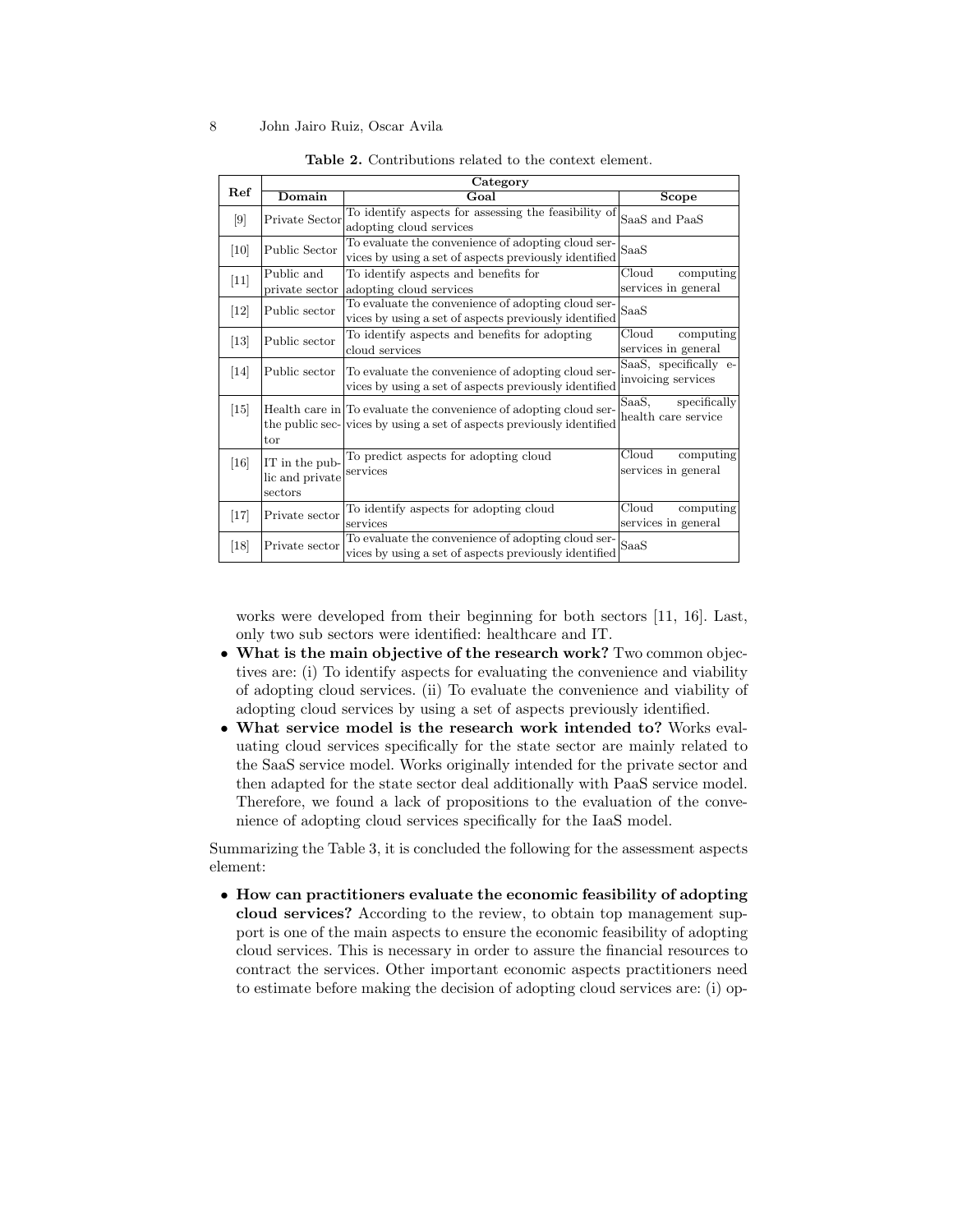|                  | Assessment aspects                                                                                     |                                                                                                                                   |  |  |  |
|------------------|--------------------------------------------------------------------------------------------------------|-----------------------------------------------------------------------------------------------------------------------------------|--|--|--|
| Ref              | Financial                                                                                              | $\overline{\rm Other}$                                                                                                            |  |  |  |
| $\left[9\right]$ | Operational efficiency and cost re-<br>duction of hardware, software and<br>infrastructure maintenance | $\bullet$ Current state of IT infrastructure<br>• User perception<br>$\bullet$ Security<br>• Political<br>Social<br>Technological |  |  |  |
| $[10]$           | Cost of hardware and software and<br>human resources cost to maintain<br>systems                       | Technical<br>Cultural<br>Political<br>$\bullet$ Social<br>$\bullet$ Psychological                                                 |  |  |  |
| $[11]$           | There is no information                                                                                | • Mobility and accessibility<br>• Service responsibility<br>Security<br>Longevity of data storage                                 |  |  |  |
| $[12]$           | There is no information                                                                                | • organisational<br>$\bullet$ Performance<br>$\bullet$ Cloud Type<br>Contracts<br>Relationships change                            |  |  |  |
| $[13]$           | Cost reduction and investments<br>decrease in own infrastructure                                       | $\bullet$ Competitiveness<br>$\bullet$ Compatibility<br>• Technological capability                                                |  |  |  |
| $[14]$           | There is no information                                                                                | • Use expectation<br>$\bullet$ Trust<br>$\bullet$ Perceived risk                                                                  |  |  |  |
| $[15]$           | Top management support to<br>assure financial resources                                                | $\bullet$ Privacy<br>$\bullet$ Security<br>• Reliability<br>$\bullet$ Legal environment                                           |  |  |  |
| [16]             | There is no information                                                                                | • Usefulness perception<br>$\bullet$ Ease of use<br>Trust<br>Job opportunity                                                      |  |  |  |
| $[17]$           | Bandwidth costs                                                                                        | $\bullet$ Security<br>• Reliability                                                                                               |  |  |  |
| $[18]$           | Government support to obtain<br>taxes and cost reductions                                              | $\bullet$ Compatibility<br>Market competition<br>• Government support                                                             |  |  |  |

Table 3. Contributions related to assessment aspects element.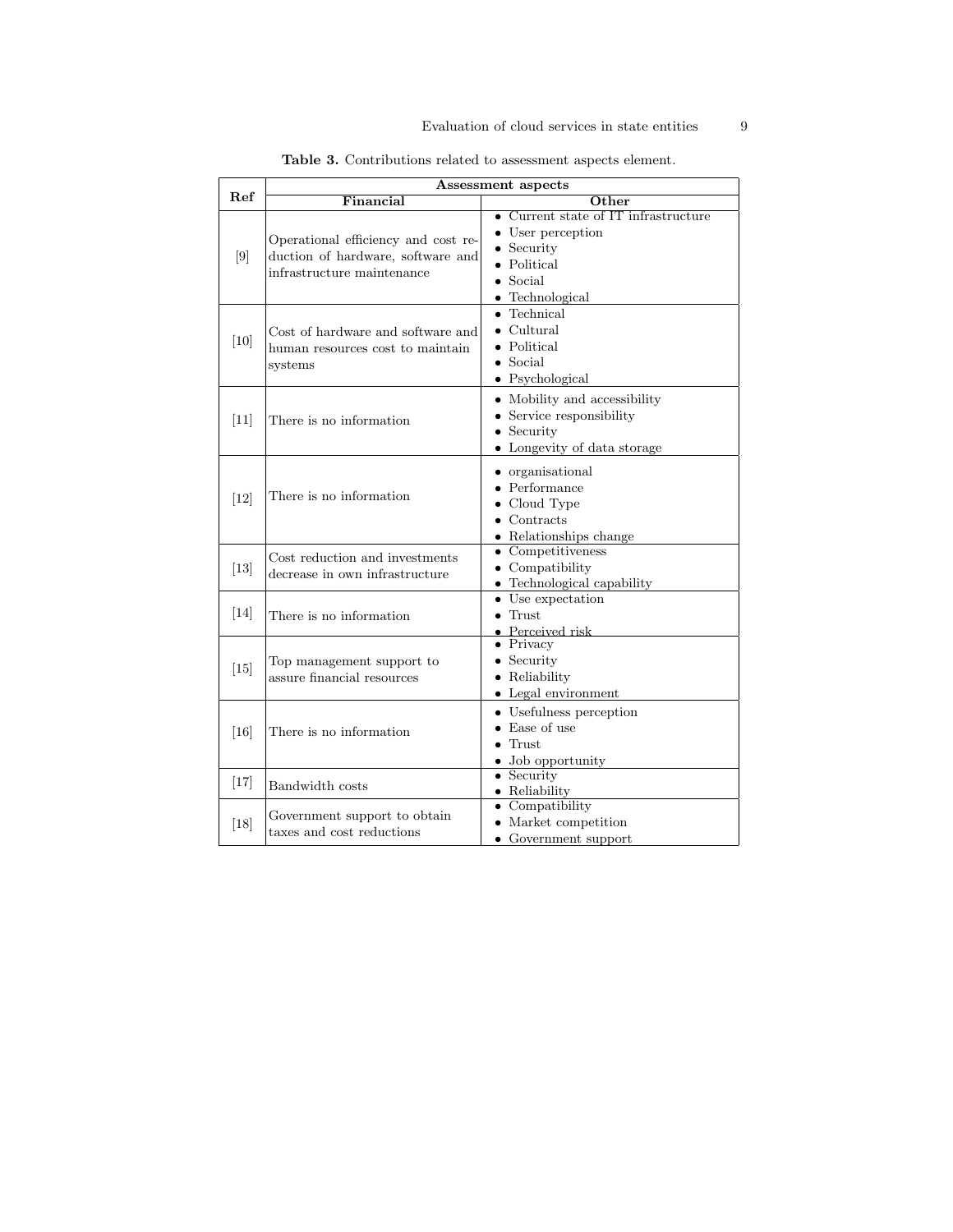erational efficiency gains for the state entity, (ii) decreased investments in acquiring software, hardware and other IT infrastructures, (iii) costs reduction in human resources and maintenance of IT infrastructures, (iv) Bandwidth costs necessary to access the cloud services.

• Are there other assessment aspects in addition to the economic one? The other assessment aspects can be grouped in four great sets: (i) social and cultural aspects, (ii) technological and security aspects, (iii) user environment perception aspects and (iv) political and regulatory aspects.

|                   | Assessment method                                                                                                                                               |                                                                                          |  |  |  |
|-------------------|-----------------------------------------------------------------------------------------------------------------------------------------------------------------|------------------------------------------------------------------------------------------|--|--|--|
| Ref.              | Method                                                                                                                                                          | <b>Metrics</b>                                                                           |  |  |  |
| $[9]$             | Descriptive statistics of interviews with op-<br>eration managers, managers and IT sup-Activity time reduction<br>port personnel                                |                                                                                          |  |  |  |
| [10]              | There is no assessment method                                                                                                                                   | Metrics are not defined                                                                  |  |  |  |
| $[11]$            | Descriptive statistics of interviews and<br>surveys                                                                                                             | • Service availability percentage<br>• Data encryption level                             |  |  |  |
| $[12]$            | Classification of interview answers in five<br>areas of SaaS adoption                                                                                           | • Control and deliver levels of<br>providers IT service<br>• Time contract with provider |  |  |  |
| $[13]$            | Combination of TOE framework and DOI<br>model to assess interviews                                                                                              | Metrics are not defined                                                                  |  |  |  |
| [14]              | Integrity model based on UTAUT 2                                                                                                                                | Metrics are not defined                                                                  |  |  |  |
| $\left[15\right]$ | TOE framework to assess interviews                                                                                                                              | • Data privacy level<br>• Data quality level                                             |  |  |  |
| [16]              | • TAM model plus three additional<br>perspectives (computational self effi-<br>cacy, trust and job opportunity)<br>• Linear regression and neural net-<br>works | Metrics are not defined                                                                  |  |  |  |
| $[17]$            | Interviews with IT executives and a market<br>research                                                                                                          | Bandwidth use level                                                                      |  |  |  |
| [18]              | • Interviews assessment, TOE frame-<br>work and DOI model<br>Logistic regression and neural net-<br>works                                                       | Metrics are not defined                                                                  |  |  |  |

Table 4. Contributions related to the assessment method element.

Considering the information explained in Table 4 about assessment method, the following conclusions were determined for each one of the research questions:

• Which are the methods employed to evaluate or identify the aspects? The aspects are evaluated or proposed according to three main methods: (i) assessment based on framework or model, (ii) assessment based on descriptive statistics, and (iii) assessment through regression model and neural networks.

<sup>10</sup> John Jairo Ruiz, Oscar Avila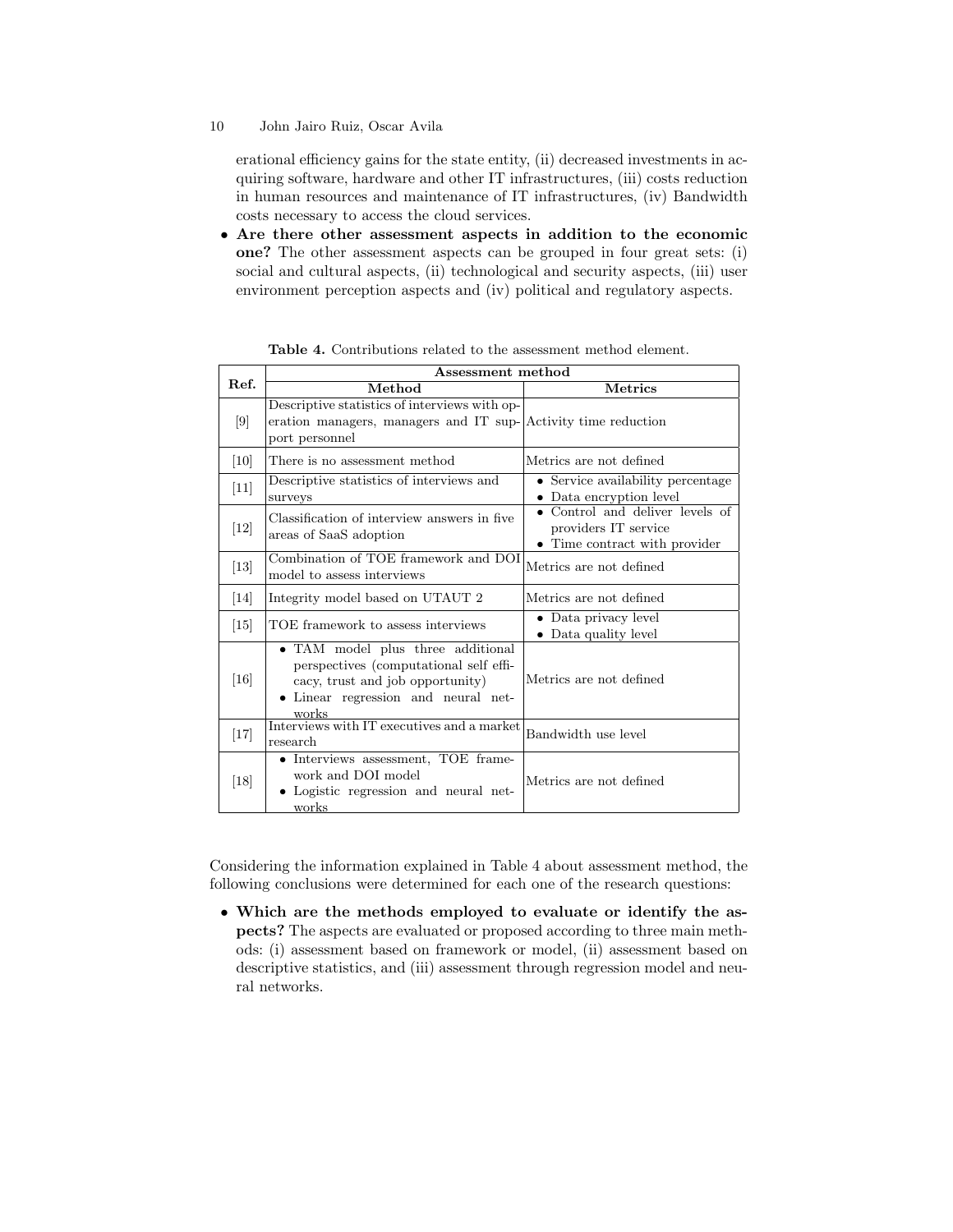• What are the metrics used to evaluate the cloud services? In the research work metrics depend on the type of aspect identified or evaluated. Concerning units of measure, quantitative units are assigned to those aspects that can be measured in percentages or ordinal values. On the contrary, qualitative units are focused on aspects related to IT environment perception and peoples perception.

# 4 Discussion and conclusion

This article presents a review of research works to assess the convenience of adopting cloud services by using three evaluation categories: context, assessment aspects and assessment method. Each category includes criteria with related questions to analyse the contribution of each work to the criteria.

The first category, context, is intended to analyse the domain, goal and scope of the reviewed approaches. Regarding the domain, we found that some of the works, initially intended for the private sector, could be analysed and adapted for the state sector. This fact shows that even though each sector involves different issues, some of them are common and the evaluation aspects can be adapted from a sector to another. In addition, the revision of the works for healthcare and IT subsectors evidences the need for specific works dealing with the specific characteristics of a given context. With respect to the second criterion, we found two main goals: (i) to identify and propose key assessment aspects for the adoption of cloud services; (ii) to evaluate the convenience of adopting cloud services by using aspects identified in previous works. The first goal is formulated mainly by works originally addressing the private sector and then adapted to the public one. The second goal is defined by works specifically intended the state sector. Concerning the third criterion, scope, it was possible to determine that most of the works evaluate SaaS and PaaS models. With respect to the SaaS evaluation, only two works evaluates SaaS for specific services, namely, e-invoicing and healthcare. The works addressing cloud services in general are too generic and do not tackle the characteristics of each cloud model. Lastly, we can identify a lack of research specifically related to IaaS model.

Concerning the second category, namely, assessment aspects, in the financial evaluation, one of the main conclusions is that top management support is important to facilitate the adoption of the service. Indeed, without its sponsor, even though the general evaluation of the service shows the feasibility of its adoption, it could be affected because of the difficulty to obtain the economic resources to contract it. In addition, most of the identified financial aspects, such as the decrease in investments in acquiring software and other IT infrastructures, are mainly oriented to reduce costs in IT operation. Therefore, the reviewed works do not show how the adoption of cloud services could be economically viable in terms of generation of financial benefits for citizens, communities, general state and other beneficiaries of the services. Regarding the other assessment aspects, they include social and cultural aspects that need to be evaluated in the state sector such as the cultural impact and the user perception and acceptance of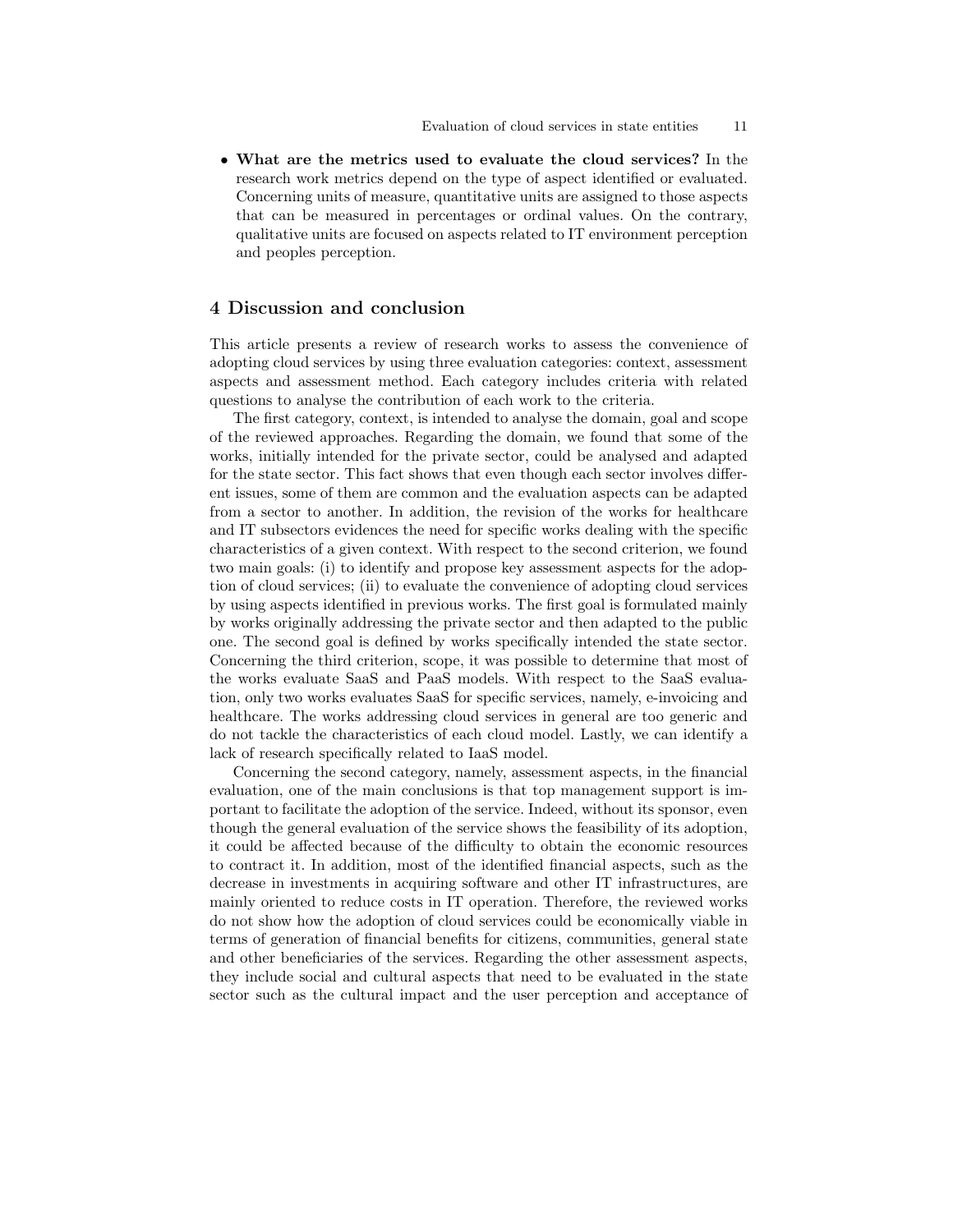the services. In the same way, political and regulatory aspects are considered as the state entities are subject to changes in regulation and leadership because of elections and official designations. Respecting to the technology aspects, only quality aspects of the service such as data security, capability and availability are considered. As a consequence, there is a lack of evaluation of functionality aspects that are essential, mostly when evaluating SaaS propositions, to establish the match level between the offered service and the functional requirements of the state organisation.

Respecting to the third category, assessment method, frameworks for technology adoption such as TAM, TOE and DOI, initially intended for the private sector, are extended or adapted to the evaluation of cloud services for the state sector. Similarly, there is a limited quantity of works that have clearly defined metrics to measure the assessment aspects.

Finally, only one work [12] suggests to evaluate organisational aspects such as the need of establishing Service Level Agreements and signing contracts with cloud providers. It constitutes an issue not well covered and further research is needed because of the importance of defining customer and provider responsibilities in the cloud sourcing model [19].

## References

- 1. Armbrust M. Fox A., Griffith R., Joseph A.D., Katz R., Konwinski A., Lee G., Patterson D., Rabkin A., Stoica I., Zaharia M.: A View of Cloud Computing. Communications of the ACM. 53, 50–58 (2010).
- 2. Zhang Q., Cheng L., and Boutaba R.: Cloud computing: state-of-the-art and research challenges. JISA. 1, pp. 7–18 (2010).
- 3. Subashini S. and Kavitha V.: A survey on security issues in service delivery models of cloud computing. J. Netw. Comput. Appl. 34, 1–11 (2011).
- 4. Marston S., Zhi L., Bandyopadhyay S., Zhang J., and Ghalsasi A.: Cloud computing The business perspective. J. Decis. Support Syst. 51, 176–189, (2010).
- 5. Venkatesh V., Chan F., Thong J.: Designing e-government services: Key service attributes and citizens' preference structures. J. Oper. Manag. 30, 116–133 (2012).
- 6. Mohamed F. and Ibrahim. O.: Models of Adopting Cloud Computing in the E-Government Context: A Review. Journal Teknology. 73, 51–59 (2015).
- 7. Bosse S., Splieth M., Turowski K.: Model-Based Prediction of IT Service Availability - A Literature Review. In: 13th International Conference on Modeling and Applied Simulation, pp. 141–148. Curran Associates, Bordeaux (2014).
- 8. Seuring S., Mller M.: From a literature review to a conceptual framework for sustainable supply chain management. J. Clean. Prod. 16, 1699–1710, (2008).
- 9. Kihara T., D. Gichoya: Adoption and Use of Cloud Computing in Small and Medium Enterprises in Kenya. In: IST-Africa Conference and Exhibition (IST-Africa), pp. 1–12. IEEE Press, Nairobi (2013).
- 10. Das R.K., Patnaik S., Misro A.K.: Adoption of Cloud Computing in e-Governance. In: Advanced Computing: First International Conference on Computer Science and Information Technology, pp. 161–172. Springer Berlin Heidelberg, Bangalore (2011).
- 11. Charif B., Awad A. I.: Business and Government Organizations Adoption of Cloud Computing. In: 15th International Conference Intelligent Data Engineering and